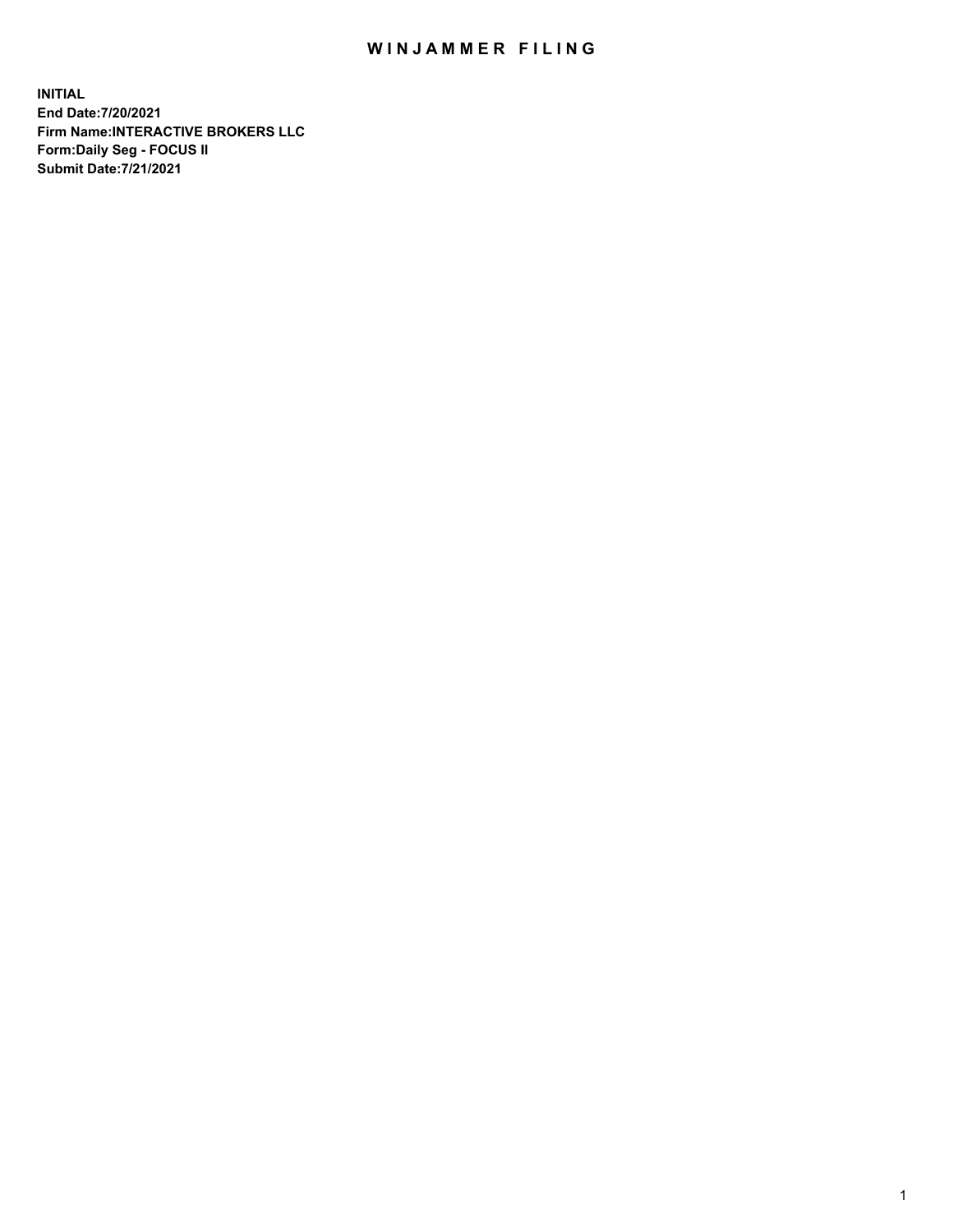**INITIAL End Date:7/20/2021 Firm Name:INTERACTIVE BROKERS LLC Form:Daily Seg - FOCUS II Submit Date:7/21/2021 Daily Segregation - Cover Page**

| Name of Company                                                                                                                                                                                                                                                                                                                | <b>INTERACTIVE BROKERS LLC</b>                                                                  |  |
|--------------------------------------------------------------------------------------------------------------------------------------------------------------------------------------------------------------------------------------------------------------------------------------------------------------------------------|-------------------------------------------------------------------------------------------------|--|
| <b>Contact Name</b>                                                                                                                                                                                                                                                                                                            | James Menicucci                                                                                 |  |
| <b>Contact Phone Number</b>                                                                                                                                                                                                                                                                                                    | 203-618-8085                                                                                    |  |
| <b>Contact Email Address</b>                                                                                                                                                                                                                                                                                                   | jmenicucci@interactivebrokers.c<br>om                                                           |  |
| FCM's Customer Segregated Funds Residual Interest Target (choose one):<br>a. Minimum dollar amount: ; or<br>b. Minimum percentage of customer segregated funds required:% ; or<br>c. Dollar amount range between: and; or<br>d. Percentage range of customer segregated funds required between: % and %.                       | $\overline{\mathbf{0}}$<br>$\overline{\mathbf{0}}$<br>155,000,000 245,000,000<br>0 <sub>0</sub> |  |
| FCM's Customer Secured Amount Funds Residual Interest Target (choose one):<br>a. Minimum dollar amount: ; or<br>b. Minimum percentage of customer secured funds required:% ; or<br>c. Dollar amount range between: and; or<br>d. Percentage range of customer secured funds required between:% and%.                           | $\overline{\mathbf{0}}$<br>$\overline{\mathbf{0}}$<br>80,000,000 120,000,000<br>0 <sub>0</sub>  |  |
| FCM's Cleared Swaps Customer Collateral Residual Interest Target (choose one):<br>a. Minimum dollar amount: ; or<br>b. Minimum percentage of cleared swaps customer collateral required:% ; or<br>c. Dollar amount range between: and; or<br>d. Percentage range of cleared swaps customer collateral required between:% and%. | $\overline{\mathbf{0}}$<br><u>0</u><br>0 <sub>0</sub><br>00                                     |  |

Attach supporting documents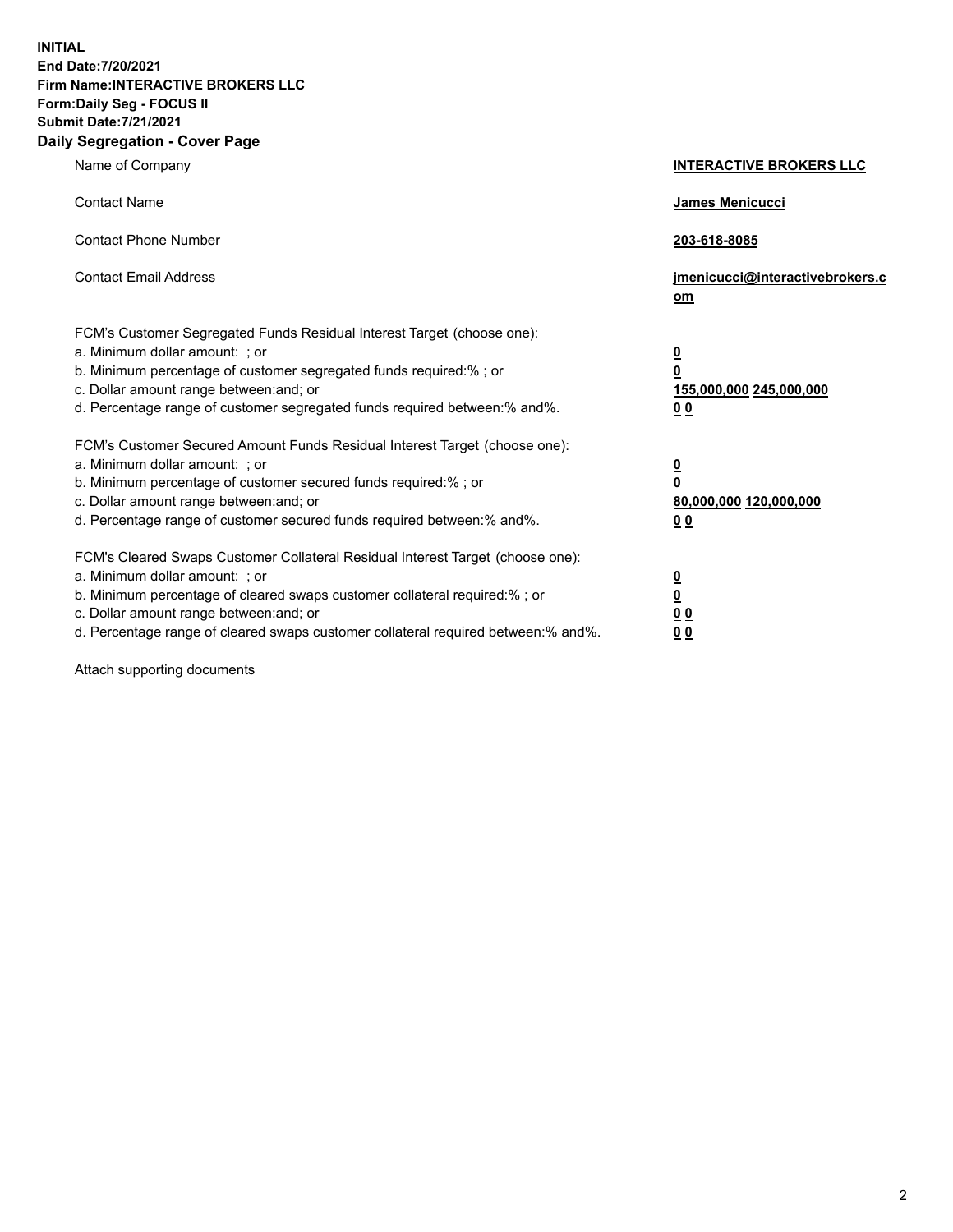**INITIAL End Date:7/20/2021 Firm Name:INTERACTIVE BROKERS LLC Form:Daily Seg - FOCUS II Submit Date:7/21/2021 Daily Segregation - Secured Amounts**

## Foreign Futures and Foreign Options Secured Amounts Amount required to be set aside pursuant to law, rule or regulation of a foreign government or a rule of a self-regulatory organization authorized thereunder **0** [7305] 1. Net ledger balance - Foreign Futures and Foreign Option Trading - All Customers A. Cash **519,791,568** [7315] B. Securities (at market) **0** [7317] 2. Net unrealized profit (loss) in open futures contracts traded on a foreign board of trade **-15,897,009** [7325] 3. Exchange traded options a. Market value of open option contracts purchased on a foreign board of trade **88,134** [7335] b. Market value of open contracts granted (sold) on a foreign board of trade **-10,864** [7337] 4. Net equity (deficit) (add lines 1. 2. and 3.) **503,971,829** [7345] 5. Account liquidating to a deficit and account with a debit balances - gross amount **13,609** [7351] Less: amount offset by customer owned securities **0** [7352] **13,609** [7354] 6. Amount required to be set aside as the secured amount - Net Liquidating Equity Method (add lines 4 and 5) **503,985,438** [7355] 7. Greater of amount required to be set aside pursuant to foreign jurisdiction (above) or line 6. **503,985,438** [7360] FUNDS DEPOSITED IN SEPARATE REGULATION 30.7 ACCOUNTS 1. Cash in banks A. Banks located in the United States **105,227,824** [7500] B. Other banks qualified under Regulation 30.7 **0** [7520] **105,227,824** [7530] 2. Securities A. In safekeeping with banks located in the United States **299,985,000** [7540] B. In safekeeping with other banks qualified under Regulation 30.7 **0** [7560] **299,985,000** [7570] 3. Equities with registered futures commission merchants A. Cash **0** [7580] B. Securities **0** [7590] C. Unrealized gain (loss) on open futures contracts **0** [7600] D. Value of long option contracts **0** [7610] E. Value of short option contracts **0** [7615] **0** [7620] 4. Amounts held by clearing organizations of foreign boards of trade A. Cash **0** [7640] B. Securities **0** [7650] C. Amount due to (from) clearing organization - daily variation **0** [7660] D. Value of long option contracts **0** [7670] E. Value of short option contracts **0** [7675] **0** [7680] 5. Amounts held by members of foreign boards of trade A. Cash **225,931,053** [7700] B. Securities **0** [7710] C. Unrealized gain (loss) on open futures contracts **1,089,120** [7720] D. Value of long option contracts **88,134** [7730] E. Value of short option contracts **-10,864** [7735] **227,097,443** [7740] 6. Amounts with other depositories designated by a foreign board of trade **0** [7760] 7. Segregated funds on hand **0** [7765] 8. Total funds in separate section 30.7 accounts **632,310,267** [7770] 9. Excess (deficiency) Set Aside for Secured Amount (subtract line 7 Secured Statement Page 1 from Line 8) **128,324,829** [7380] 10. Management Target Amount for Excess funds in separate section 30.7 accounts **80,000,000** [7780] 11. Excess (deficiency) funds in separate 30.7 accounts over (under) Management Target **48,324,829** [7785]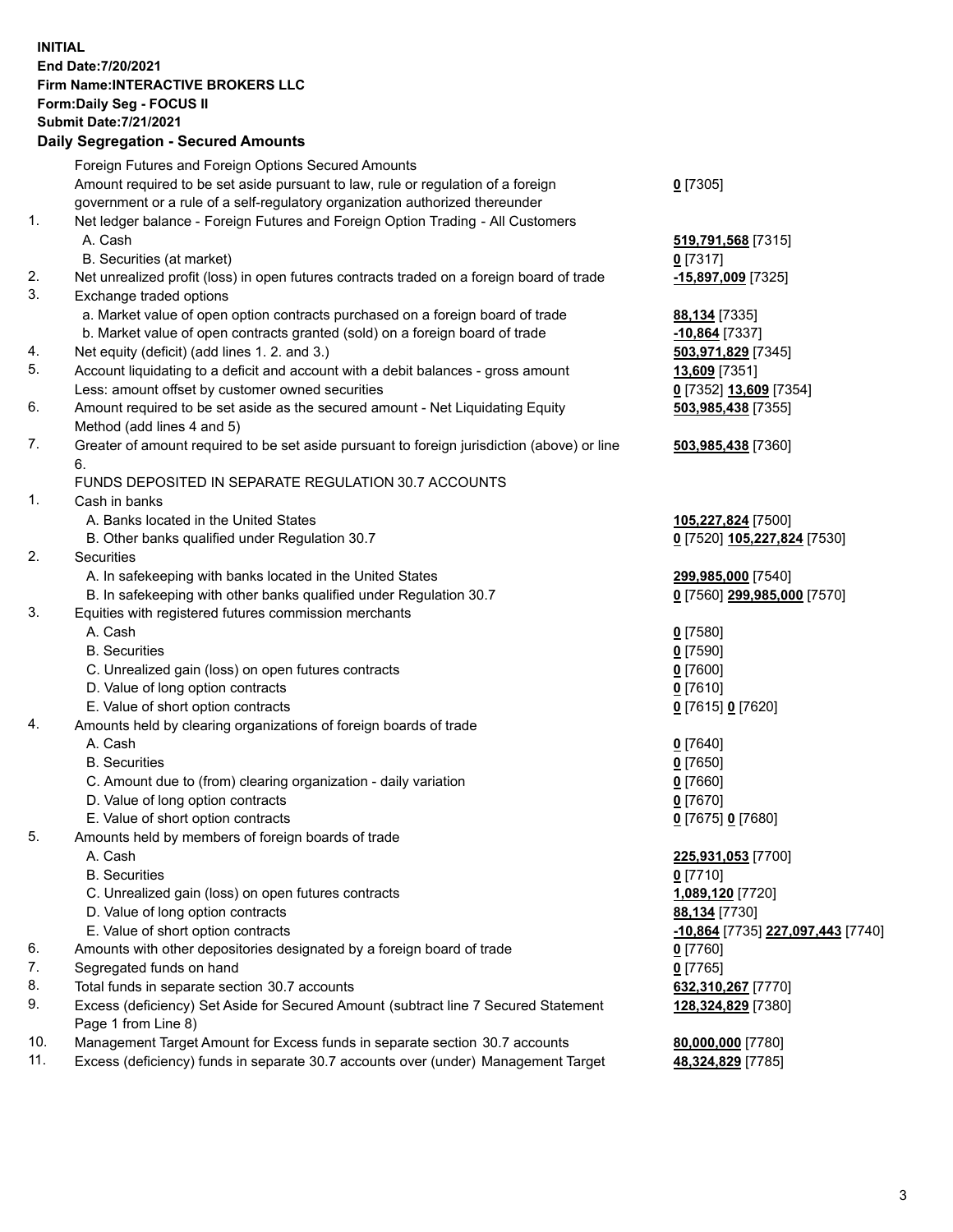**INITIAL End Date:7/20/2021 Firm Name:INTERACTIVE BROKERS LLC Form:Daily Seg - FOCUS II Submit Date:7/21/2021 Daily Segregation - Segregation Statement** SEGREGATION REQUIREMENTS(Section 4d(2) of the CEAct) 1. Net ledger balance A. Cash **6,827,068,016** [7010] B. Securities (at market) **0** [7020] 2. Net unrealized profit (loss) in open futures contracts traded on a contract market **-57,248,003** [7030] 3. Exchange traded options A. Add market value of open option contracts purchased on a contract market **304,403,058** [7032] B. Deduct market value of open option contracts granted (sold) on a contract market **-266,253,505** [7033] 4. Net equity (deficit) (add lines 1, 2 and 3) **6,807,969,566** [7040] 5. Accounts liquidating to a deficit and accounts with debit balances - gross amount **1,258,885** [7045] Less: amount offset by customer securities **0** [7047] **1,258,885** [7050] 6. Amount required to be segregated (add lines 4 and 5) **6,809,228,451** [7060] FUNDS IN SEGREGATED ACCOUNTS 7. Deposited in segregated funds bank accounts A. Cash **1,354,083,053** [7070] B. Securities representing investments of customers' funds (at market) **3,349,933,500** [7080] C. Securities held for particular customers or option customers in lieu of cash (at market) **0** [7090] 8. Margins on deposit with derivatives clearing organizations of contract markets A. Cash **1,986,584,994** [7100] B. Securities representing investments of customers' funds (at market) **271,446,588** [7110] C. Securities held for particular customers or option customers in lieu of cash (at market) **0** [7120] 9. Net settlement from (to) derivatives clearing organizations of contract markets **20,499,571** [7130] 10. Exchange traded options A. Value of open long option contracts **304,272,178** [7132] B. Value of open short option contracts **-266,247,756** [7133] 11. Net equities with other FCMs A. Net liquidating equity **0** [7140] B. Securities representing investments of customers' funds (at market) **0** [7160] C. Securities held for particular customers or option customers in lieu of cash (at market) **0** [7170] 12. Segregated funds on hand **0** [7150] 13. Total amount in segregation (add lines 7 through 12) **7,020,572,128** [7180] 14. Excess (deficiency) funds in segregation (subtract line 6 from line 13) **211,343,677** [7190] 15. Management Target Amount for Excess funds in segregation **155,000,000** [7194] **56,343,677** [7198]

16. Excess (deficiency) funds in segregation over (under) Management Target Amount Excess